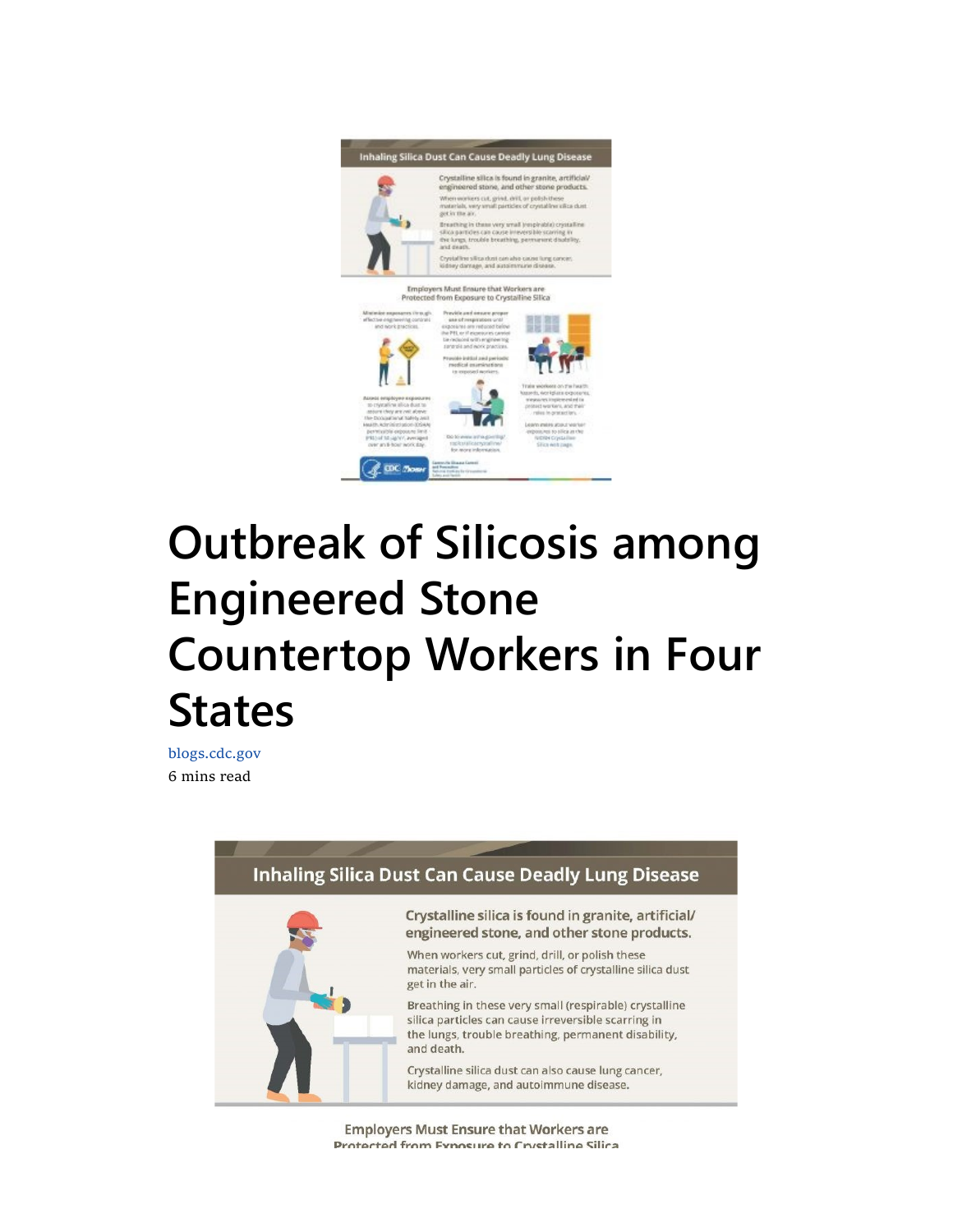<u>PERPATI AITI PUNANI P PA PI TAMIIII P AIIIPN</u>



## Image available here

Implement also known as "quartz surfacing," are made from quartz aggregate held together with a resin binder. These materials are similar in appearance to natural stone and have become increasingly popular for use in home ngineered stone countertops, also known as "quartz surfacing," are made from quartz aggregate held together with a resin binder. These materials are similar in appearance to building and home improvement. Quartz surface imports to the United States have increased approximately 800% during 2010–2018 (U.S. International Trade Commission). Engineered stone materials may contain substantially more crystalline silica than natural stone (>90%, compared with <45% in granite) (OSHA/NIOSH Hazard Alert). Tasks such as cutting, grinding, polishing, and drilling can release hazardous levels of silica dust into the air. Inhalation of dust from silica-containing materials, such as engineered stone, can lead to silicosis. Silicosis is a progressive, debilitating, incurable, and sometimes fatal disease that results from scarring of the lungs, causing permanent lung damage.

Exposure to silica dust is a health hazard for workers who manufacture, finish, and install natural and engineered stone countertop products. Symptoms of silicosis may include cough, fatigue, shortness of breath, or chest pain. Silicosis typically occurs after 10 or more years of exposure to respirable crystalline silica. However, high levels of exposure can lead to more rapid development and more severe lung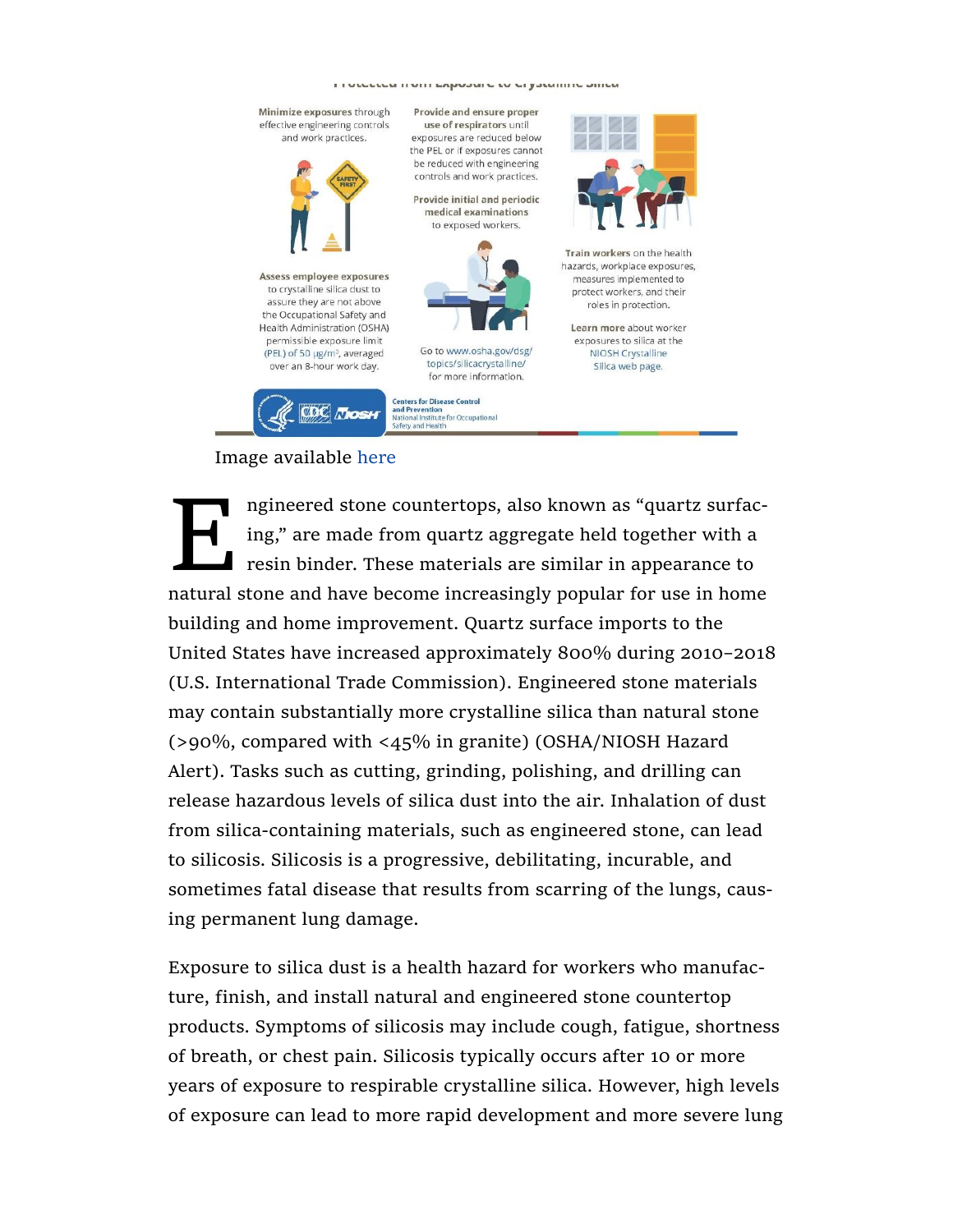disease. In addition to silicosis, breathing in very small ("respirable") crystalline silica particles can cause lung cancer, chronic obstructive pulmonary disease (COPD), and kidney disease, and is associated with the development of lung infections, autoimmune disorders, and cardiovascular impairment.

One case of silicosis associated with engineered stone fabrication was previously reported in the United States from Texas (Friedman, 2015). More recently, 18 cases of silicosis, including two fatalities, have been identified among workers in the stone fabrication industry in California, Colorado, Washington, and Texas (Rose and Heinzerling, 2019). Many of these workers worked primarily with engineered stone materials and were less than 50 years of age. Outbreaks of silicosis have also been reported among engineered stone workers in Israel, Spain, and Australia (Kramer, 2012; Perez-Alonso, 2014; Hoy, 2018; Leso, 2019). Medical screening offered to all at-risk stone fabrication workers in Queensland, Australia, has identified silicosis among 12% of workers (Kirby, 2019). In 2018, there were nearly 9,000 establishments with 96,000 employees in the stone fabrication industry in the United States (Bureau of Labor Statistics quarterly census of employment and wages). As many of these employees probably have not undergone medical examinations, it is likely that additional cases of silicosis remain unidentified in the US.

Employers must ensure that workers are protected from exposure to crystalline silica. The federal Occupational Safety and Health Administration (OSHA) has issued two respirable crystalline silica standards to protect workers. The standards for construction (29 CFR 1926.1153) and for general industry and maritime (29 CFR 1910.1053) both took effect on June 23, 2016. Similar standards have also been implemented in state OSHA jurisdictions over the past few years. Employers must comply with the applicable federal or state OSHA standards to ensure that employee exposures, at a minimum, are not above the permissible exposure limit (PEL) for respirable crystalline silica of 50 micrograms per cubic meter of air (50  $\mu$ g/m<sup>3</sup>), averaged over an 8-hour work day. More information on the final silica rule,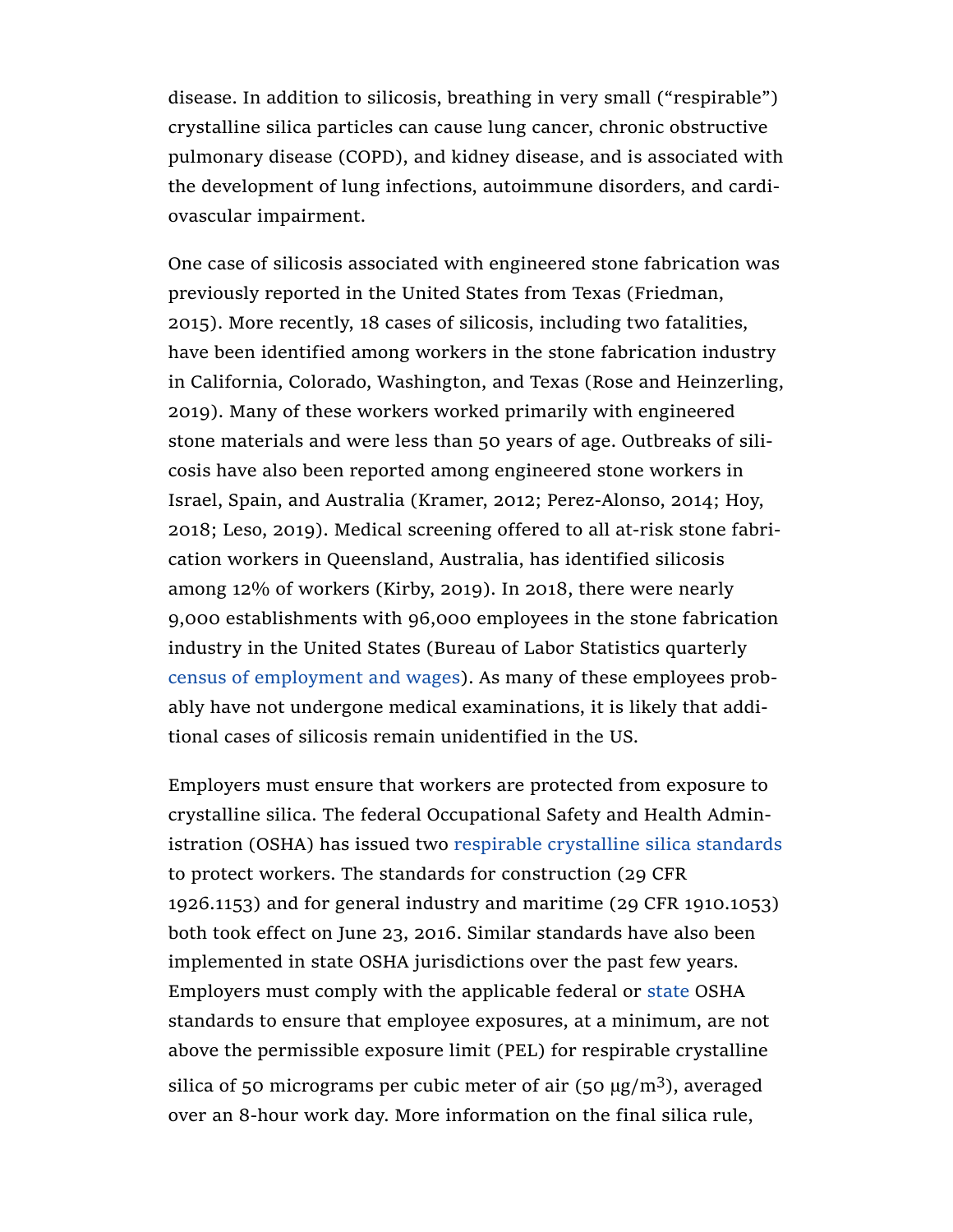requirements for employers, and specific implementation dates for federal OSHA can be found here.

Silicosis is preventable when exposure to respirable silica dust is minimized through effective engineering controls and work practices. Engineering controls such as wet methods and ventilation should be used to control exposure to dust. Work practice controls, including appropriate housekeeping procedures, can be used along with engineering controls to protect employees. NIOSH-approved respiratory protection should be provided to employees when silica dust levels are hazardous and where required by the silica rule. Respiratory protection is the least effective control measure.

Under the OSHA silica rule, engineered stone countertop workers exposed to hazardous levels of silica dust must be examined by a licensed healthcare provider. The examination must include a respiratory questionnaire, physical examination, chest X-ray interpreted by a NIOSH certified B reader, and spirometry. Healthcare providers who suspect that a patient's health problems are caused by working with quartz-containing materials should report the case to their local or state health department. Additionally, physicians can direct questions about silicosis reporting to silicosisreporting@cdc.gov. In 2017, silicosis was a reportable condition in 22 states (state Occupational Safety and Health contact information can be found here).

Hazard alerts published in California, Washington, and Texas provide information on silica dust exposure, requirements for controlling dust, and resources for exposed workers. A webinar describing the dangers of silica exposure, employer requirements to comply with OSHA's Respirable Crystalline Silica Rule, and methods employers can use to protect workers is available here.

The NIOSH Health Hazard Evaluation (HHE) Program provides free assistance and information to employees, employee representatives, and employers on workplace silica exposures and employee health. More information about the NIOSH HHE program can be found at the NIOSH HHE Topic Page. If you are interested in working with NIOSH,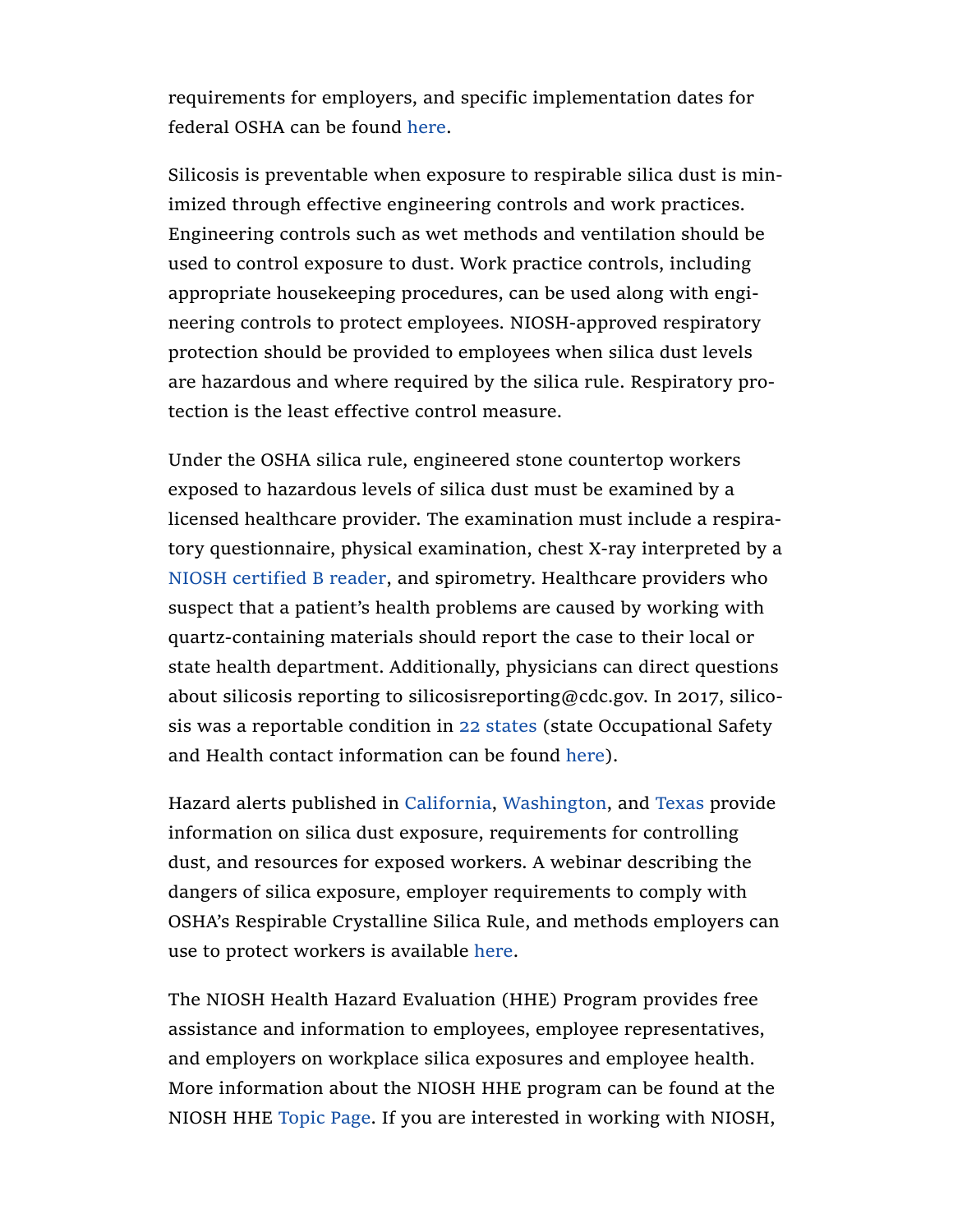employees, union officials, or employers can request an evaluation of possible health hazards at their workplace here.

This blog focuses on worker exposure to high levels of silica over time. We cannot provide individual medical advice and will not post comments related to potential exposures of the general public/consumers/homeowners. Contact your physician if you have concerns about your health.

## Katelynn Dodd, MPH, is an Associate Service Fellow (Epidemiologist) at the NIOSH Respiratory Health Division.

Amy Heinzerling, MD, MPH, is an Epidemic Intelligence Service Officer with the Centers for Disease Control and Prevention, assigned to the California Department of Public Health.

Cecile Rose, MD, MPH, is a Professor of Medicine in the Division of Environmental and Occupational Health at National Jewish Health and in Pulmonary Medicine at the University of Colorado.

Carolyn Reeb-Whitaker, MS, CIH, is the Principal Investigator for Occupational Respiratory Disease Surveillance at the Safety & Health Assessment & Research for Prevention (SHARP) program at the Washington State Department of Labor & Industries.

Robert Harrison, MD, MPH, is Chief of the Occupational Health Surveillance and Evaluation Program at the California Department of Public Health and a Clinical Professor of Medicine at UC San Francisco.

The authors would like to thank Ketki Patel, MD, PhD, Senior Epidemiologist at the Texas Department of State Health Services.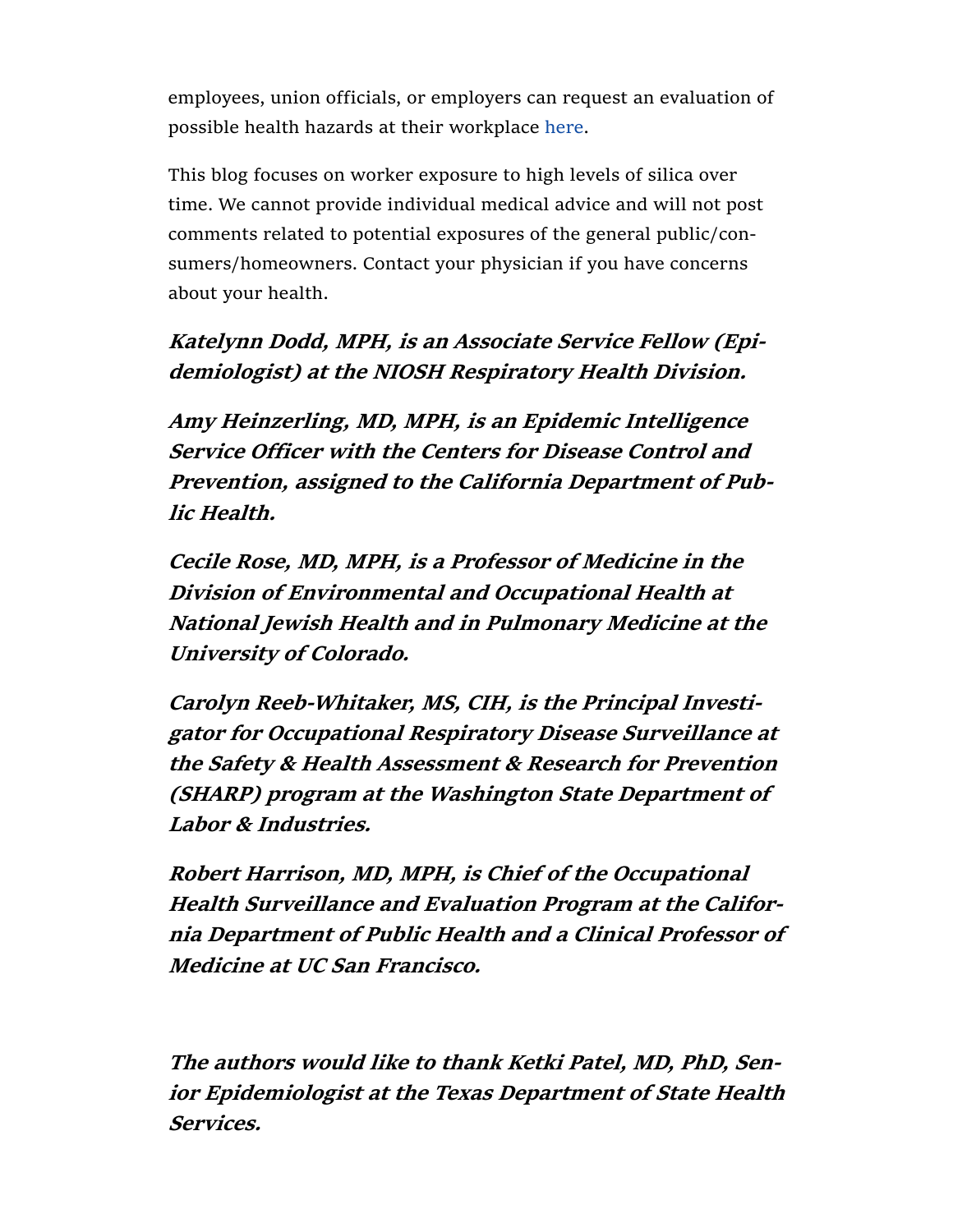## References

Friedman GK, Harrison R, Bojes H, Worthington K, Filios M. Notes from the field: silicosis in a countertop fabricator — Texas, 2014. MMWR Morb Mortal Wkly Rep. 2015 Feb 13;64(5):129-30.

Hoy RF, Baird T, Hammerschlag G, Hart D, Johnson AR, King P, Putt M, Yates DH. Artificial stone-associated silicosis: a rapidl.y emerging occupational lung disease. Occup Environ Med. 2018 Jan;75(1):3-5.

Kirby T. Australia reports on audit of silicosis for stonecutters. Lancet. 2019 Mar 2;393(10174):861.

Kramer MR, Blanc PD, Fireman E, Amital A, Guber A, Rhahman NA, Shitrit D. Artificial stone silicosis: disease resurgence among artificial stone workers. Chest. 2012 Aug;142(2):419-24.

Leso V, Fontana L, Romano R, Gervetti P, Iavicoli I. Artificial stone associated silicosis: a systematic review. Int J Environ Res Public Health. 2019 Feb;16(4):E568.

Perez-Alonso A, Cordoba-Dona JA, Millares-Lorenzo JL, Figueroa-Murillo E, Garcia-Vadillo C, Romero-Morillo J. Outbreak of silicosis in Spanish quartz conglomerate workers. Int J Occup Environ Health. 2014 Mar;20(1):26-32.

Rose C, Heinzerling A, Patel K, Sack C, Wolff J, Zell-Baran L, Weissman D, Hall E, Sooriash R, McCarthy RB, Bojes H, Korotzer B, Flattery J, Weinberg J, Potocko J, Jones KD, Reeb-Whitaker CK, Reul NK, LaSee CR, Materna BL,

Raghu G, Harrison R. Severe Silicosis in Engineered Stone Fabrication Workers — California, Colorado, Washington, and Texas, 2017–2019. MMWR Morb Mortal Wkly Report. September 27, 2019 / 68(38);813– 818.

U.S. Occupational Safety and Health Administration; National Institute of Occupational Safety and Health, CDC. Hazard alert: worker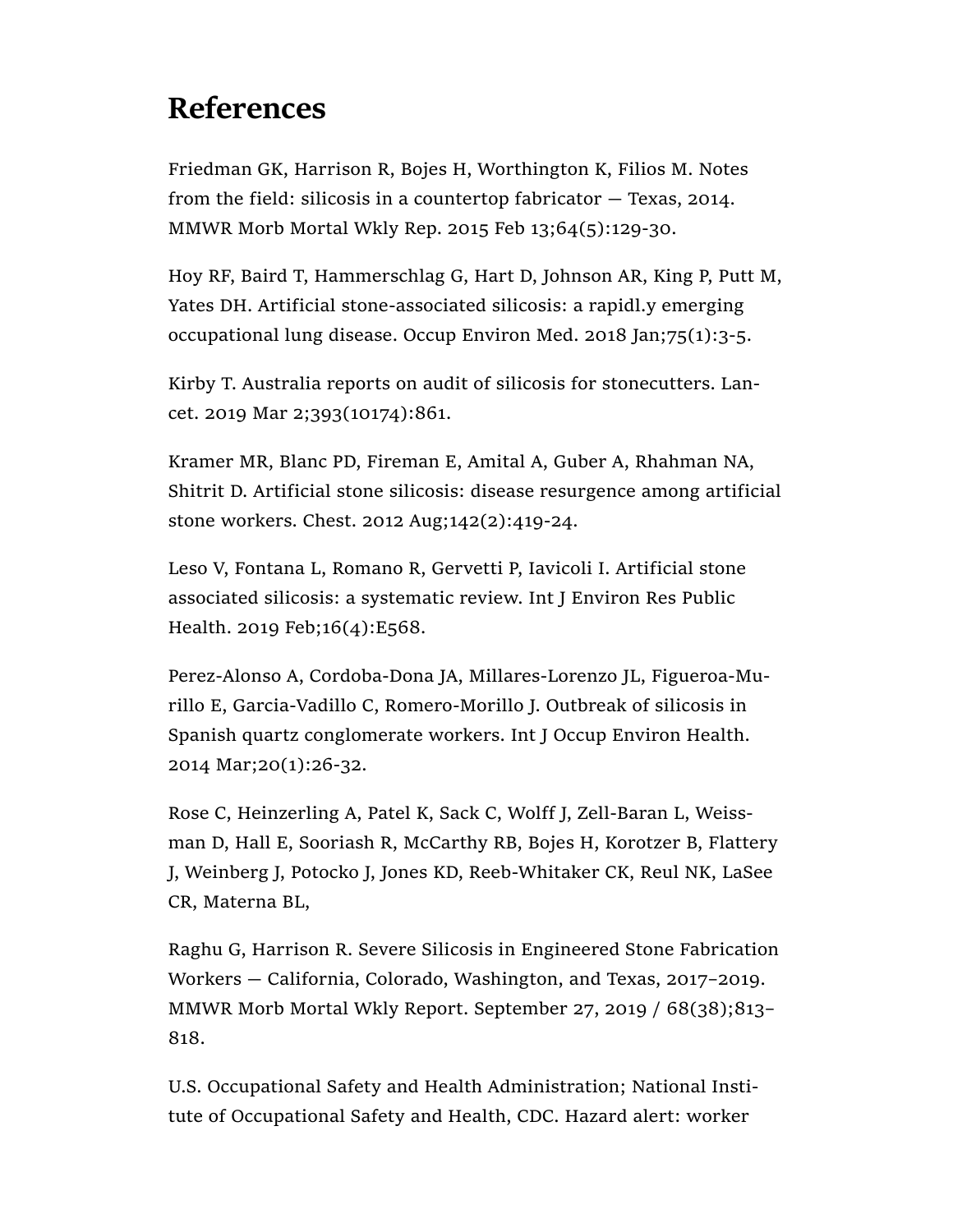exposure to silica during countertop manufacturing, finishing, and installation. 2015. Available from: https://www.osha.gov/Publications/OSHA3768.pdf.

United States International Trade Commission for Harmonized Tariff Schedule (HTS) code 6810.99.0010, Agglomerated quartz slabs of the type used for countertops. Available from: https://dataweb.usitc.gov/

Katelynn Dodd, MPH, is an Associate Service Fellow (Epidemiologist) at the NIOSH Respiratory Health Division.

Amy Heinzerling, MD, MPH, is an Epidemic Intelligence Service Officer with the Centers for Disease Control and Prevention, assigned to the California Department of Public Health.

Cecile Rose, MD, MPH, is a Professor of Medicine in the Division of Environmental and Occupational Health at National Jewish Health and in Pulmonary Medicine at the University of Colorado.

Carolyn Reeb-Whitaker, MS, CIH, is the Principal Investigator for Occupational Respiratory Disease Surveillance at the Safety & Health Assessment & Research for Prevention (SHARP) program at the Washington State Department of Labor & Industries.

Robert Harrison, MD, MPH, is Chief of the Occupational Health Surveillance and Evaluation Program at the California Department of Public Health and a Clinical Professor of Medicine at UC San Francisco.

The authors would like to thank Ketki Patel, MD, PhD, Senior Epidemiologist at the Texas Department of State Health Services.